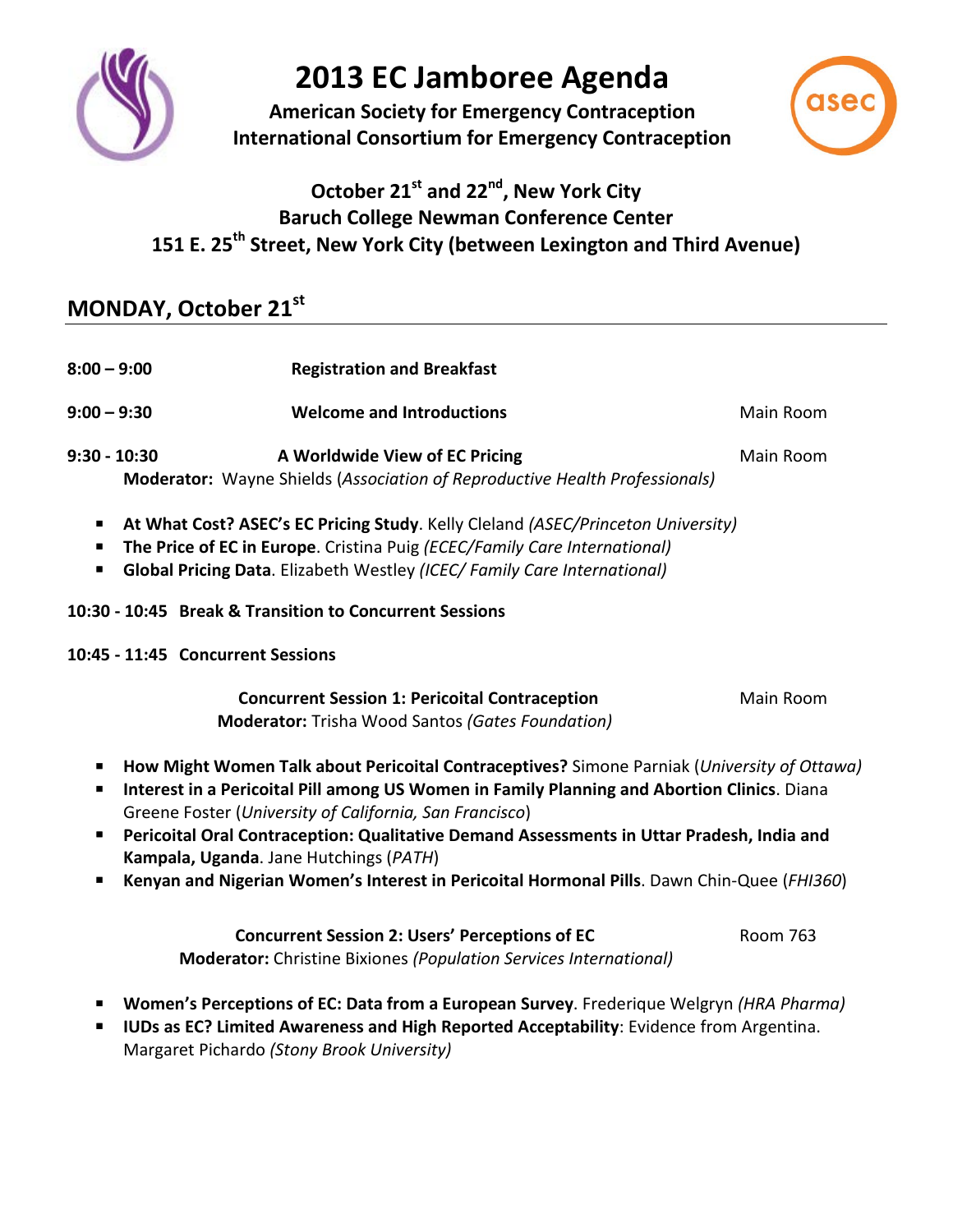|                     | Lunchtime Session: Where "Values" Fit and Why They Matter<br>Moderators: Jon O'Brien (Catholics for Choice) &<br>Ann Furedi (British Pregnancy Advisory Service)                                                                                                                                                                    | Main Room             |
|---------------------|-------------------------------------------------------------------------------------------------------------------------------------------------------------------------------------------------------------------------------------------------------------------------------------------------------------------------------------|-----------------------|
| $1:00 - 3:00$       | <b>EC Jamboree Round-Up</b><br>Moderators: Kelly Cleland (ASEC/Princeton University) &<br>Elizabeth Westley (ICEC/Family Care International)                                                                                                                                                                                        | Main Room             |
| $3:00 - 3:30$       | <b>Break</b>                                                                                                                                                                                                                                                                                                                        |                       |
| $3:30 - 5:00$       | <b>New Frontiers for EC Services*</b><br><b>Moderator:</b> Kelly Blanchard (Ibis Reproductive Health)                                                                                                                                                                                                                               | Main Room             |
| п<br>п              | <b>From Point A to Plan B. Roger Serr, Peter Gigliotti (Shippensburg University)</b><br>EC in the Peace Corps: Challenges and Opportunities. Angel Foster (University of Ottawa)<br>Take the Leap: The IUD as EC. David Turok (University of Utah)<br>The EC4U Project. Deborah Nucatola (Planned Parenthood Federation of America) |                       |
| $5:00 - 5:15$       | <b>Wine and Cheese Kickstarter</b>                                                                                                                                                                                                                                                                                                  | Main Room             |
| п                   | Bedsider: Re-Branding Birth Control. Larry Swiader (Bedsider/National Campaign to Prevent<br>Teen and Unplanned Pregnancy)                                                                                                                                                                                                          |                       |
| $5:15 - 7:00$       | <b>Wine and Cheese Reception</b>                                                                                                                                                                                                                                                                                                    | <b>Reception Area</b> |
|                     | TUESDAY, October 22 <sup>nd</sup>                                                                                                                                                                                                                                                                                                   |                       |
| $8:00 - 9:00$       | <b>Registration and Breakfast</b>                                                                                                                                                                                                                                                                                                   |                       |
| $9:00 - 10:00$<br>п | <b>Research to Practice</b><br>Moderator: Kelly Cleland (ASEC/Princeton University)<br>Making Sense of the EC Data. Anne Webb (UK Faculty of Sexual and Reproductive Healthcare)                                                                                                                                                    | Main Room             |
|                     | 10:00 - 10:15 Break & Transition to Concurrent Sessions                                                                                                                                                                                                                                                                             |                       |
| 10:15 - 11:30       | <b>Concurrent Sessions</b>                                                                                                                                                                                                                                                                                                          |                       |
|                     | Concurrent Session 1: EC OTC in the US: The Long and Winding Road*<br>Moderator: Dan Grossman (Ibis Reproductive Health)                                                                                                                                                                                                            | Main Room             |
| ш                   | <b>EC: From Plan B OTC to the IUD</b> . Cynthia Harper (University of California, San Francisco)<br>A Decade of Advocacy for Emergency Contraception: Scientific, Legal, and Grassroots Forces<br>Intertwined. Alexandra Leader (National Women's Liberation)                                                                       |                       |

**11:45 - 1:00 Lunch**

**Victory in the Courts: EC OTC!** Julie Rikelman (*Center for Reproductive Rights*)

*\*No funds from Teva Pharmaceuticals will be used to support panels that discuss off-label use of the Copper IUD as EC*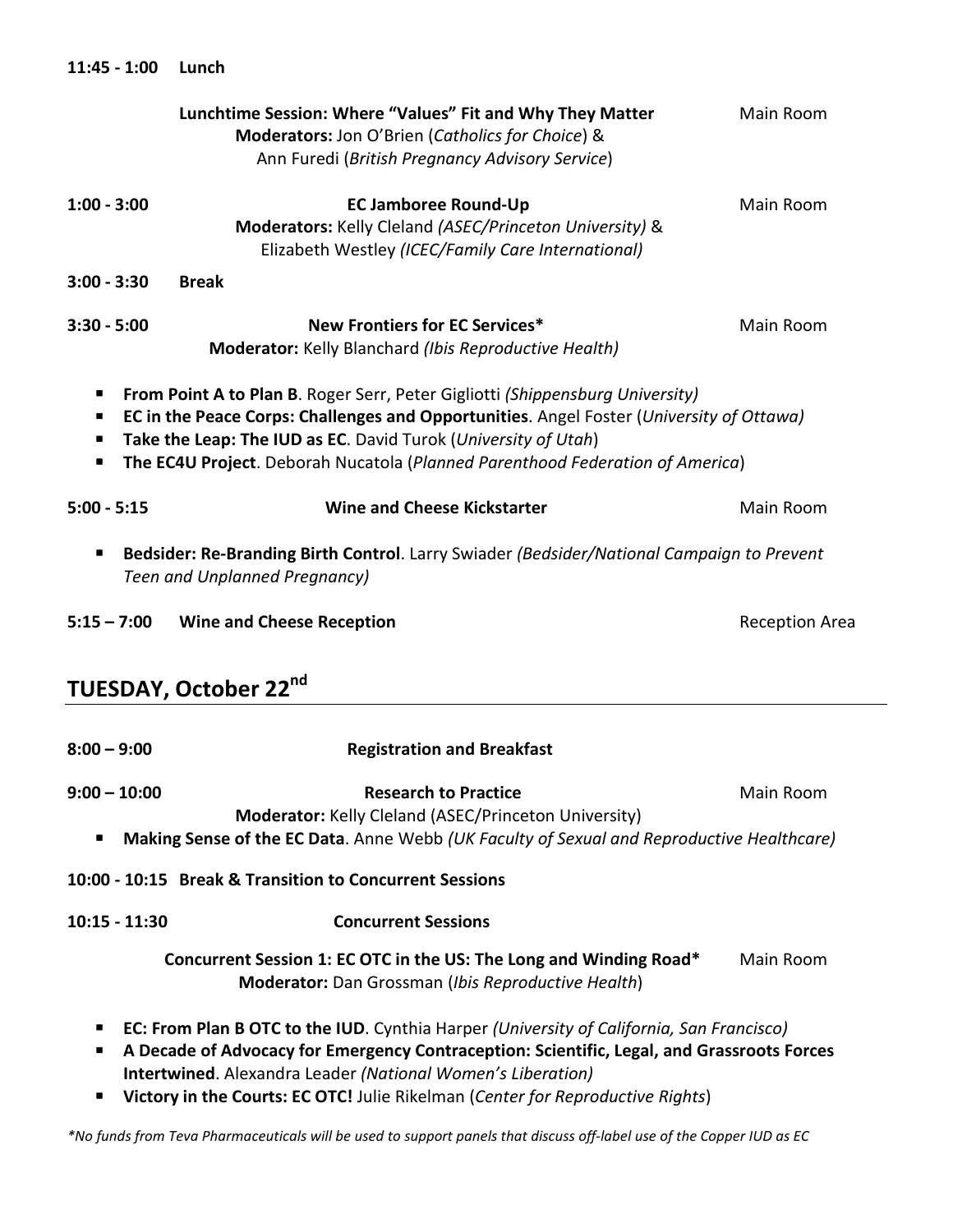- **Access to EC For Victims of Sexual Violence in Eastern Congo: Analysis and Perspectives**. Franck Kamunga (*Human Rights Without Borders*)
- **The Story of EC in China**. Linan Cheng *(Shanghai Institute of Planned Parenthood Research (SIPPR), WHO Research Centre)*
- **Introducing and Scaling Up EC Programming: Lessons Learned from Mexico, Bangladesh, Kenya and Senegal**. Fariyal Fikree *(E2A Project)*
- **Fighting for Legal Access to EC in Latin America**. Alejandra Cardenas (Center for Reproductive Rights)

#### **11:30 - 11:45 Break & Transition to Concurrent Sessions**

**11:45 - 12:45 Concurrent Sessions**

**Concurrent Session 1: Clinical Research Main Room Moderator:** James Trussell (*Princeton University*)

- **Is there a Difference between the Effects of Ulipristal Acetate (UPA) & LNG on Follicular Rupture?** Vivian Brache *(Profamilia, Dominican Republic)*
- **ella: Update on UPA Research**. Delphine Levy (*HRA Pharma*)
- **Interventions to Increase Uptake of Effective Contraception after EC Use**. Anna Glasier *(University of Edinburgh and London School of Hygiene and Tropical Medicine)*

**Concurrent Session 2: EC and the Media** Media Room 763  **Moderator:** Myra Batchelder (*Independent Consultant*)

- **Politics over Science: US Newspaper Coverage of Emergency Contraception**. Katie Woodruff *(Berkeley Media Studies Group)*
- **ella in the Blogosphere: A Content Analysis of ella's Online Presence**. Angel Foster *(University of Ottawa)*

**12:45 - 1:45 Lunch ASEC/ICEC Steering Committee Meeting**  Room 765 **RHTP Focus Group: Helping Women Get What They Want:** Room 750  **Assessing Provider and Advocate Interest in Pericoital Oral Contraception**. Facilitated by Elizabeth Dawes Gay *(Reproductive Health Technologies Project)* **1:45 - 2:30 Providing EC in Sexual Violence Settings** Main Room  **Moderator:** Martha Brady (*Population Council)* **EC in WHO and DOJ Guidelines: Introducing ICEC's EC and Sexual Violence Fact Sheet**. Sarah Rich *(ICEC/Family Care International)* **Assessing the Need for EC in Domestic Violence Shelters**. Elizabeth Miller (*Children's Hospital of Pittsburgh, University of Pittsburgh Medical Center*)

 **Making the Link: EC in the Context of Domestic and Sexual Violence**. Kiersten Stewart (*Futures Without Violence*)